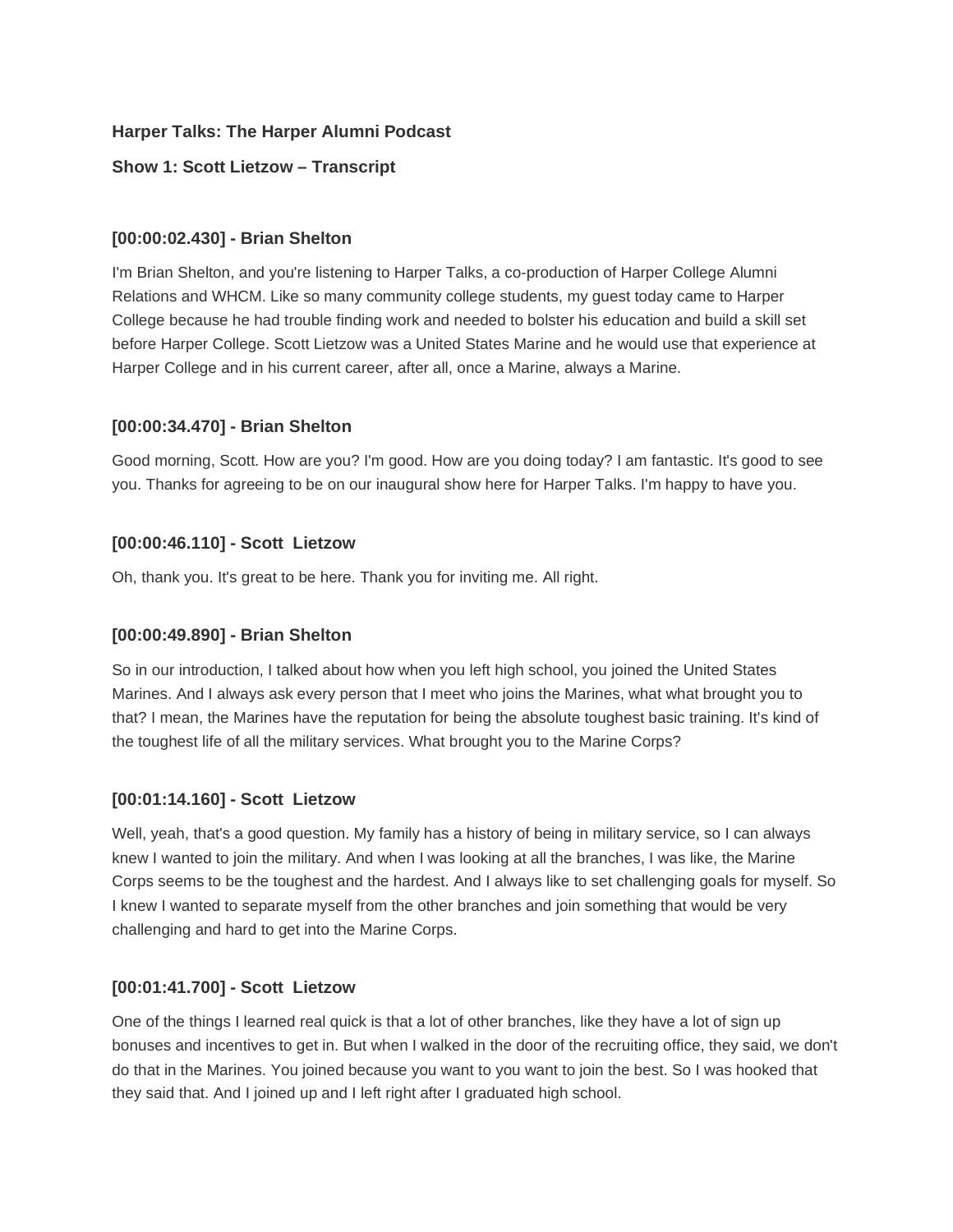### **[00:02:04.530] - Brian Shelton**

That's fantastic. So you just knew that's what you wanted to do. You wanted to be in the military after high school. And that was the plan. Yes. Yeah. The Marines certainly have a great recruiting tool. Right. You either want to be one of us because you want to be the best or go join someone else, right?

### **[00:02:18.840] - Scott Lietzow**

Yes, pretty much so.

### **[00:02:21.600] - Brian Shelton**

After the Marine Corps, you kind of weren't sure what to do next. And how did you get to Harper? What brought you there?

### **[00:02:28.470] - Scott Lietzow**

So when I first got out of the Marine Corps, I was looking around for jobs. I couldn't find anything like that.

### **[00:02:37.110] - Scott Lietzow**

I went into the Marine Corps as an infantry guy. So, you know, companies aren't looking for guys that know how to kick them doors and blow things up. So, you know, I realized real fast that no one is going to give you a job just because you were in the military. And so I looked at, you know, going into law enforcement and stuff like that when I realized that I had, you know, this post 9/11 GI Bill, which is probably the one of the greatest benefits of getting out of the military.

#### **[00:03:04.110] - Scott Lietzow**

So I go to any school I want to for four years for free. So I was like, I should consider going back to college. So I looked at going to college. I had not come before. So I looked at universities and such and I was applying. But then I was like, you know what? I think Harper College is the best fit for me because was really close to my school and it was known as a really great community college.

#### **[00:03:28.440] - Scott Lietzow**

So I was like, I think this is the perfect place to transition. So I picked Harper College, didn't really know what I was going to get myself into. I didn't know what I wanted to do in my professional life. I just knew I wanted to learn and just keep moving forward. So that's why Harper was the best pick for me and it really turned out to be a great thing.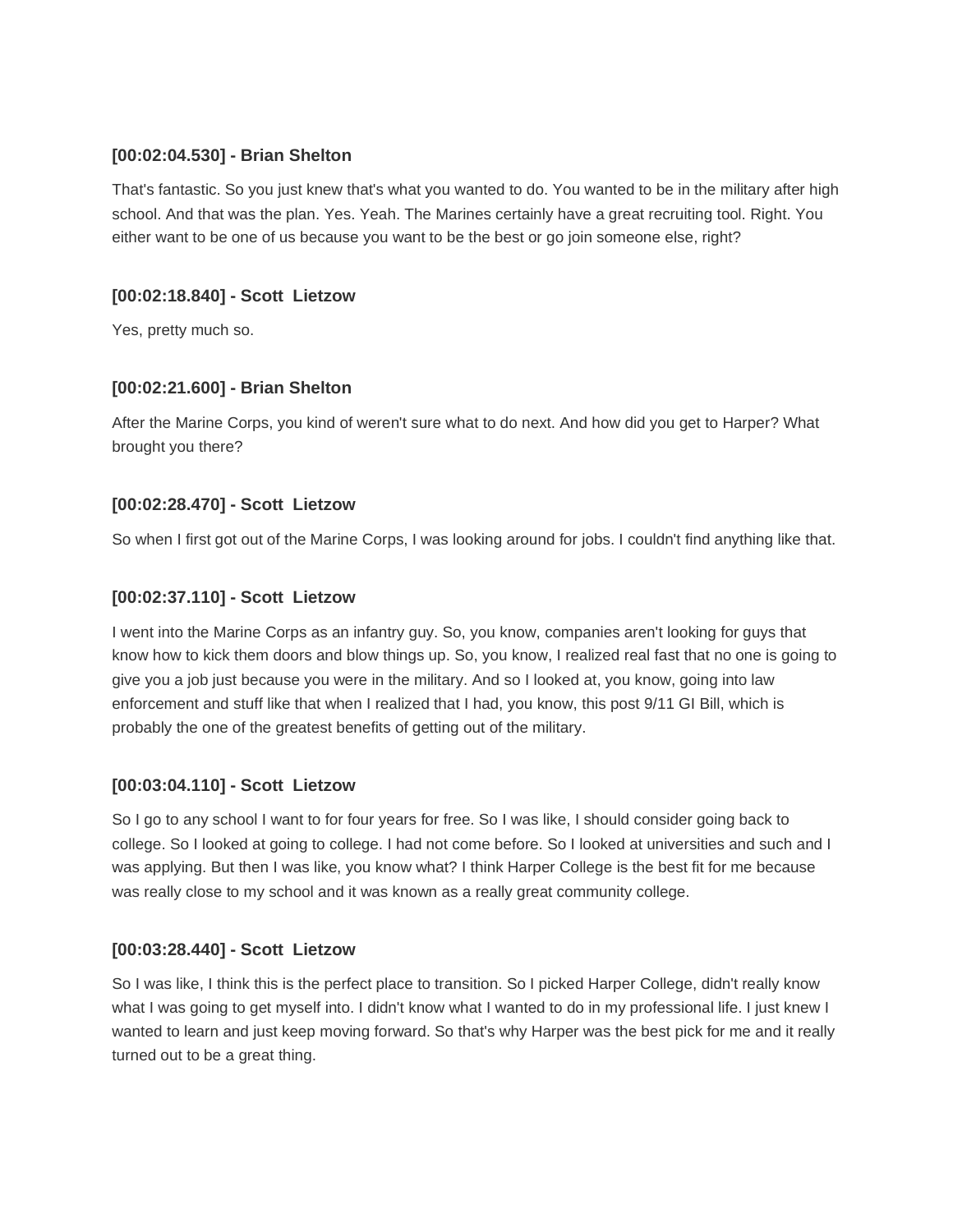## **[00:03:50.910] - Brian Shelton**

That's great.

## **[00:03:51.540] - Brian Shelton**

I know that you were really actively involved in student organizations and such while you were at Harper College. Can you can you talk to us about that? What were you doing? You were doing the business club, right?

## **[00:03:59.310] - Scott Lietzow**

Yes, I did a couple of clubs, actually. I was I first got engaged with Business Club because a friend of mine at the time, people concerned, was running the business club. He said, hey, you should come join this club. And I was like, you know, I would like to start meeting people because I feel like at Harper College, like there is that learning aspect. But there's so much more to Harper College than just going to class.

# **[00:04:24.540] - Scott Lietzow**

And students that are not getting involved, I think are missing out on a whole different type of learning experience.

## **[00:04:32.820] - Brian Shelton**

So I'd have to agree with that. If you're not involved in something while you're there, you're missing out on so much. Yeah, yes.

## **[00:04:38.580] - Scott Lietzow**

And part of that is because Harper has it's a community. It's a commuter college. So people, you know, it's harder than regular schools to organize and such. But if you do take the time to get involved, you meet a lot of good friends. You'll learn a lot of new skills. For instance, when I got into this club, I got exposed to all the other clubs are Harper offer so there was student government. So I joined that was on for about two years during that time.

## **[00:05:08.860] - Scott Lietzow**

I learned a lot about working together with as a team, with people. I also learned how to you learn a lot about settling differences, especially in student government, where you have a lot of, you know, good intentioned people with a lot of strong ideas. So coming together, trying to compromise all that stuff is something you've definitely learned to government and just getting involved. So after that I said, hey, I run for student trustee. So that was one of the funnest times.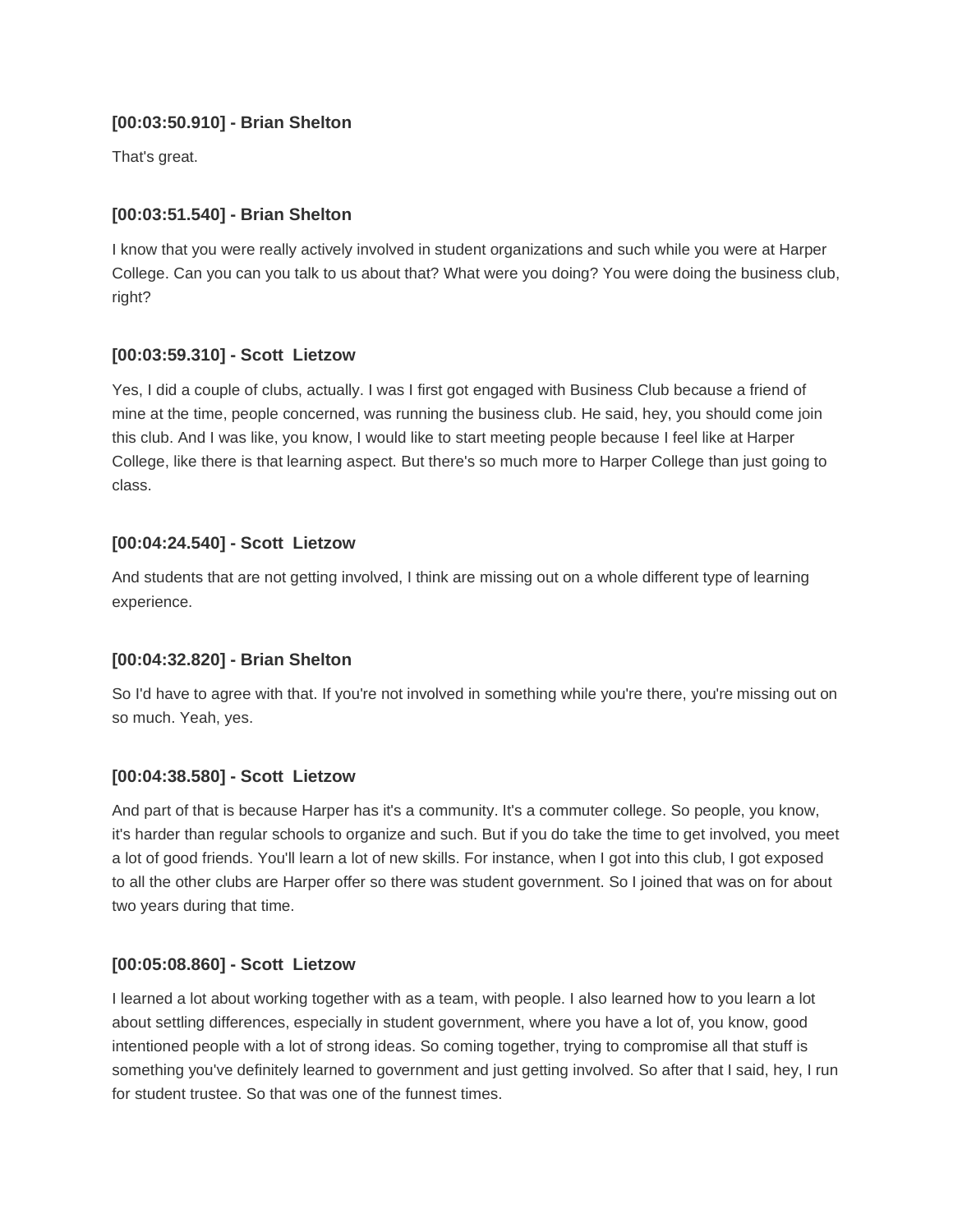### **[00:05:39.130] - Scott Lietzow**

So we put together a campaign and we won student trustee. And that was great because I got to get on the board of our college and the sitting on the board for a year was one of the biggest learning experiences ever, because if I really recommend. You know, running for that, if if that's something you're into because you're going to sit on a board, you're going to learn from leaders in the community and how to run a whole organization, oversight of the college is a big thing.

## **[00:06:09.210] - Scott Lietzow**

And you're going to sit there and learn from the best and you're going to learn how how you oversee funding, how we obviously hire and how how the president makes decisions on the school. So it was one of the greatest things that I did. It was really Eye-Opening to me. It really helps. You know, if you want to become a public servant or something like that, it really humbly, real fast to see what they do. And then also, one of my one of my favorite accomplishments was I started a group called Young Americans for Liberty at Harper College.

## **[00:06:40.650] - Scott Lietzow**

In our first year, I started from nothing. And it's a national organization. So there's colleges that, um, see you, Duke, on the big campuses. And they have a competition every year for national chapter of the year. So to win that, you have to put together like a lot of volunteer events in the community, a lot of awareness events on campus. So I was like, I don't know how much longer I have it, Harper.

## **[00:07:07.710] - Scott Lietzow**

So I'm going to try to get when that my first year. So we we set out recruited like twenty kids to being in the group. Those guys are great, put together tons of events, tons of community service. And we actually won national chapter the year, beating out all those big name schools, going back to Harper, being a commuter school. You know, I think it's a lot harder to do that at a commuter school because, you know, kids on college campuses, they just walk out of their dorm at six p.m. and go to a meeting.

## **[00:07:35.490] - Scott Lietzow**

You know, you can't do that at your school. You know, people have schedules and they usually are working after school. So just to do that and one year was probably one of the best accomplishments and the most memorable one at Harper College. And I really enjoyed that time.

#### **[00:07:50.290] - Brian Shelton**

Yeah, I have to say, as a student organization advisor myself, like any time that your organization is winning national awards or even competing in that level at a community college, it is unbelievably difficult.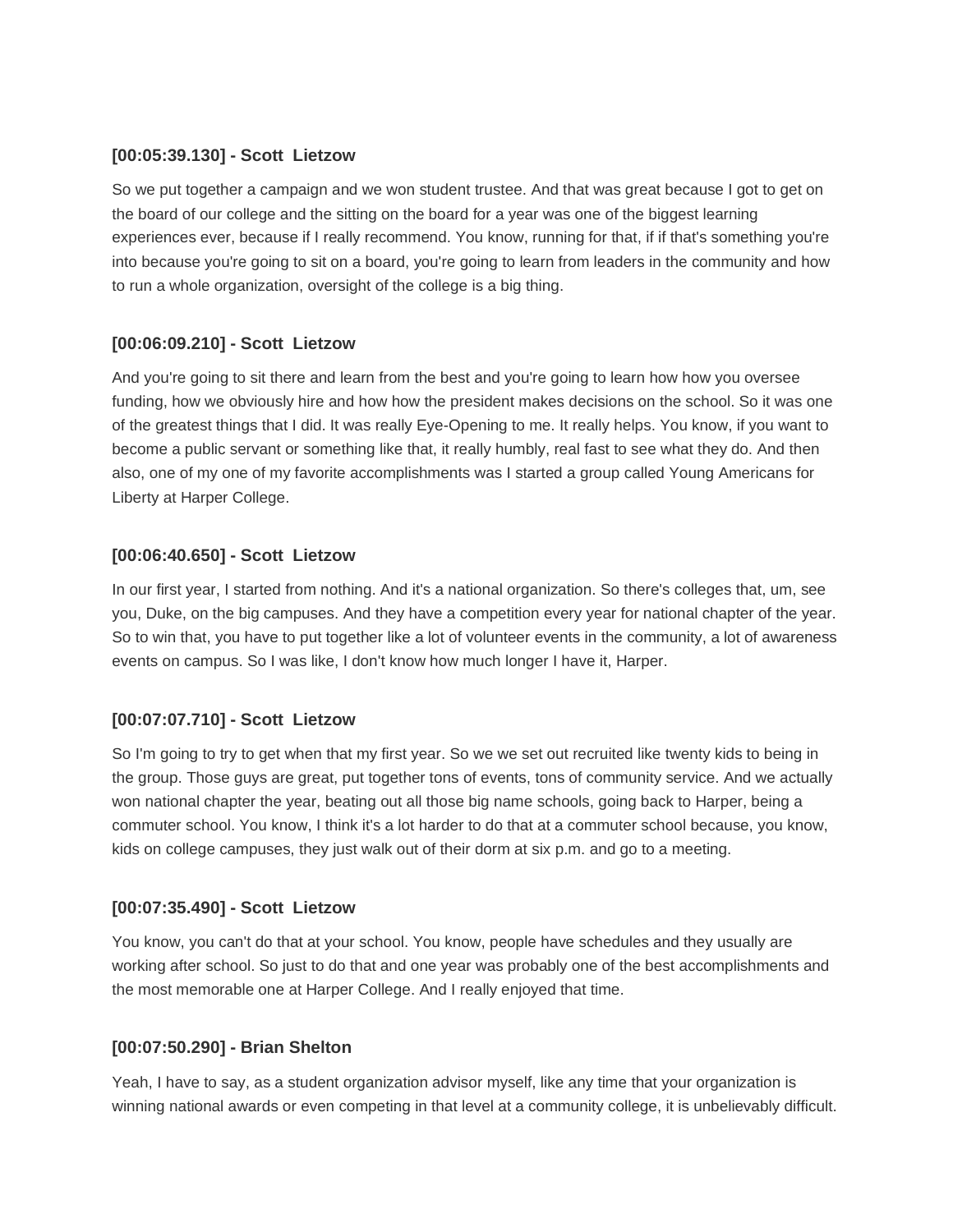Right, for exactly the reasons that you're talking about. So that kudos to you. That's awesome. Thank you. I wanted to go back to the student trustee thing just for a second. I don't know, maybe I'm putting the wrong spin on this, but that seems like a pretty thankless job.

# **[00:08:17.160] - Scott Lietzow**

Oh, yes, it definitely is. So especially when you when you're running for it, you have, you know, as a student and you're I mean, I was a little older than most around four thousand twenty two. So most of the eighteen nineteen you have. And I was in this mindset too. You have a student centered mindset. You go in there like this is one to do. Then you get there and you realize that is not the job.

# **[00:08:42.590] - Scott Lietzow**

But you know, your job is that your job is to run a college. And it's not about putting your ideals or anything into that. It's just to make sure that all the stakeholders in the college are taking care of the students to the faculty and everything else. And you have to learn a lot quick and you have to ask a lot of questions. I was really thankful to have some good mentors on there, like Laurie Stone and Rita Canning.

# **[00:09:10.590] - Scott Lietzow**

were great. They would take you out to lunch and explain everything because, you know, you could get a packet this thick every month. You have to try the retail thing and then you have to understand it and then make decisions off of it. So you rely on them to help me out through the process. And it was really it was really humbling. And it's also a really good experience for future. And I like thinking big picture and how things work.

## **[00:09:38.250] - Scott Lietzow**

Yeah.

## **[00:09:38.640] - Brian Shelton**

Yeah, absolutely. And so I know from that and from what I read in your bio that you took a philosophy class at Harper that got you really interested in politics. Can you talk me how you got from taking a philosophy class at Harper and being a student to being the executive director for a congressional campaign? I mean, that seems like a pretty big leap for me.

## **[00:09:58.770] - Scott Lietzow**

Yeah, so.

## **[00:10:01.170] - Scott Lietzow**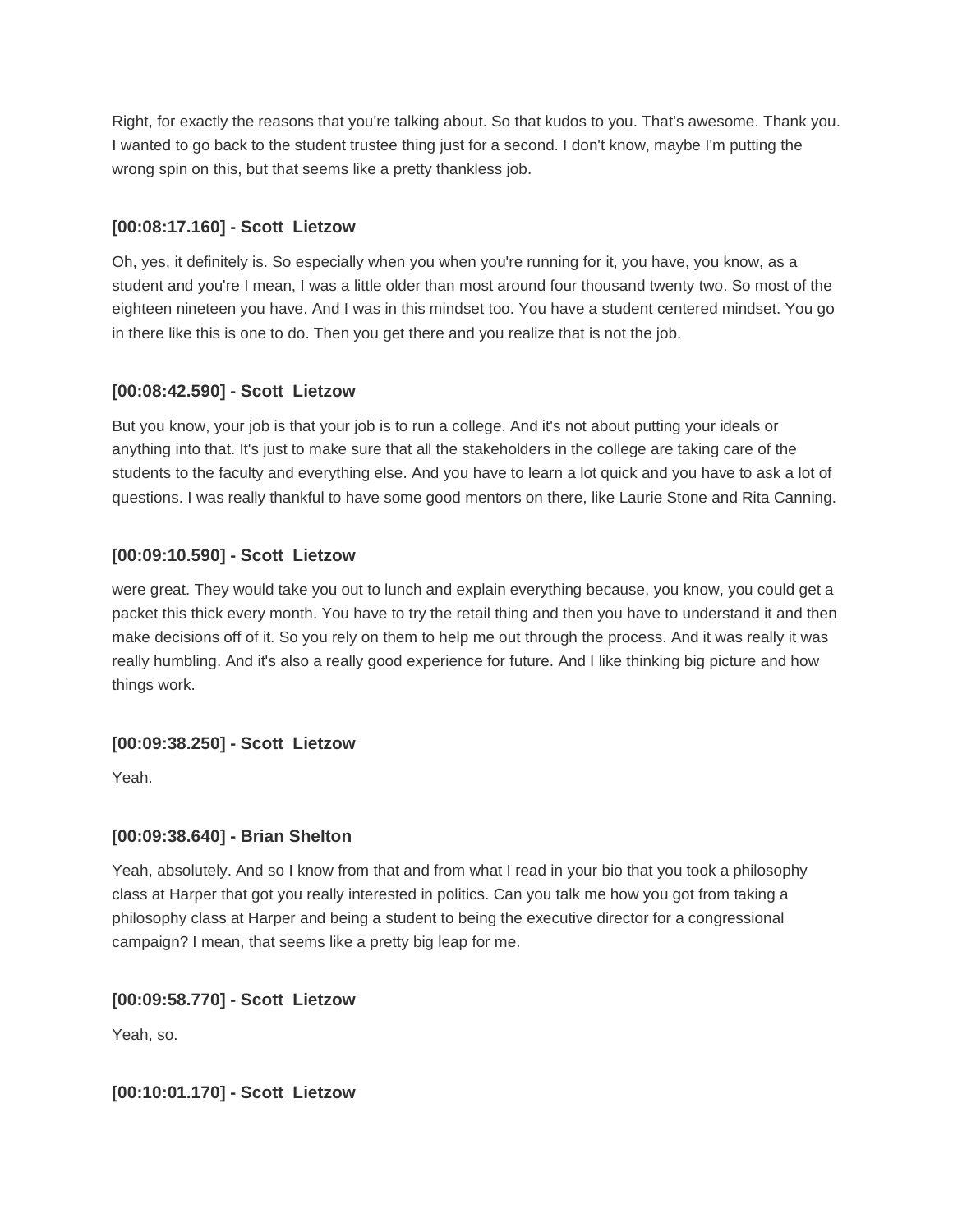I would say it's all because of Harper College, so I had basically, like I said, I went to Harper, didn't really know I was going to do that. I got involved and I went to this. I think it was a critical thinking class in the philosophy department. And we had a deal. It was an assignment like we had a report on the election or something. It was about the election. And so I picked the Republican primaries because it was like the only it was during the primary season.

#### **[00:10:32.280] - Scott Lietzow**

So the Democratic Party already had their nominee because President Obama was already the president. So I was like, well, it's the only competitive one. So this might be interesting. I have a lot more material views. So I started doing that and I was like looking at this presidential candidate, Ron Paul, he just seemed like a lot different than all the Republicans like. So he was more like pro freedom, like know like not like super conservative, all that stuff.

### **[00:10:57.540] - Scott Lietzow**

So I started looking at that and I was like, no, I think I should start like getting more involved in the community because, you know, I am more of a freedom loving person instead of trying to restrict people to do things, you know.

### **[00:11:10.800] - Scott Lietzow**

So I started, you know, that's when I started Young Americans for Liberty around that time. And once I was building that out and people in the community started seeing what their organization was doing because we did a lot of community service, I was asked to come work on the Bob Dold for Congress campaign. So when I started doing that, at first I started off as just like the field organizer. So I would come I would recruit people to come into the organization and volunteer, go knock on phones, knock on doors, make phone calls, that kind of stuff.

#### **[00:11:49.260] - Scott Lietzow**

And I ended up running about three different regions. So I drive a couple hundred volunteers I was overseeing and we won that election and then after that started working in Congress for a little bit until the next campaign. That was a really fun time. As well as working in the United States House of Representatives was a really great experience. And we did a lot to highlight military veterans issues such as veteran unemployment and issues at the VA. I'm pretty proud of the work we did there.

#### **[00:12:21.150] - Scott Lietzow**

And then the campaign started again. I was put in charge of all recruiting, so to put together a whole recruiting team. So I had about a staff size about eleven, and we had three hundred volunteers put together a great campaign. And then after that all state gave me a call because I had done some work in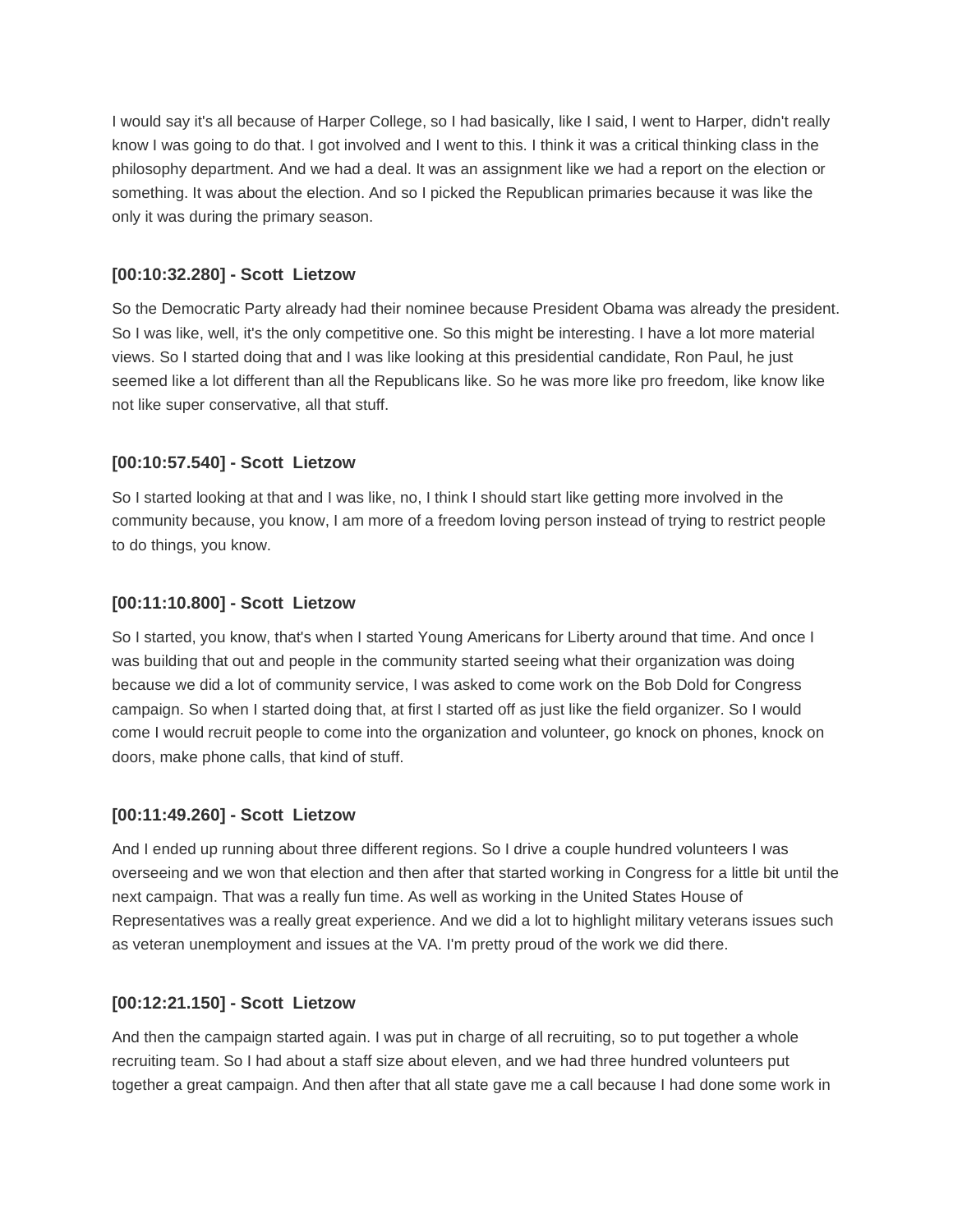the past through Congress with so I'll say create a new military program. And the person they hired on the for the director position was somebody that was working on a military program in our district.

### **[00:12:51.660] - Scott Lietzow**

I combine insurance and it became the number one military program. I could buy insurance and he moved us. It was like I really liked working with you. I think you'd be good in this role. And I was like, private sector seems like something I can go into. Definitely pays a lot more than the public sector. And I love working with veterans. So that's where that all started. And going to Allstate was a great experience. I loved working with veterans, getting them employed, retired thousands of veterans in the last two.

## **[00:13:22.350] - Scott Lietzow**

It's almost been four years, but it was, we'll say three, three years and some change. And we in less than four years, we became the number one military friendly hiring company in the country. So there's a ranking system and we beat out all the other companies, all the fortune. One hundred companies. So we're pretty proud of that. And it all comes back to Harper College. It's a trend.

## **[00:13:45.660] - Brian Shelton**

So all roads lead back to Harper College

## **[00:13:50.580] - Scott Lietzow**

So some of the best advice I ever had to was when I was a student trustee and I got access to Dr. Hunter, who is the president at the time. So I was sitting there talking and having lunch and I was like, hey, I don't really know what I want to do in my life. Like I'm about to graduate. I have no idea what I'm about to do. I hadn't really, I would say, really fun and successful student career.

## **[00:14:14.790] - Scott Lietzow**

But what what happens next? And you looked at me and you said, Scott, I'm the president of college. If I was here when I was your age, if you asked me what I was going to do and if I was to be the president of Harvard College, I would tell you that that was not a possibility. And I had no idea what I wanted to do either.

## **[00:14:30.700] - Scott Lietzow**

So, like somebody like attain that level of being a president of a college, just knowing that at my age he didn't really know what to do either. Kind of like let me have a philosophy that I'm going to live my life to where I may not know what the destination is, but I'm going to keep moving forward.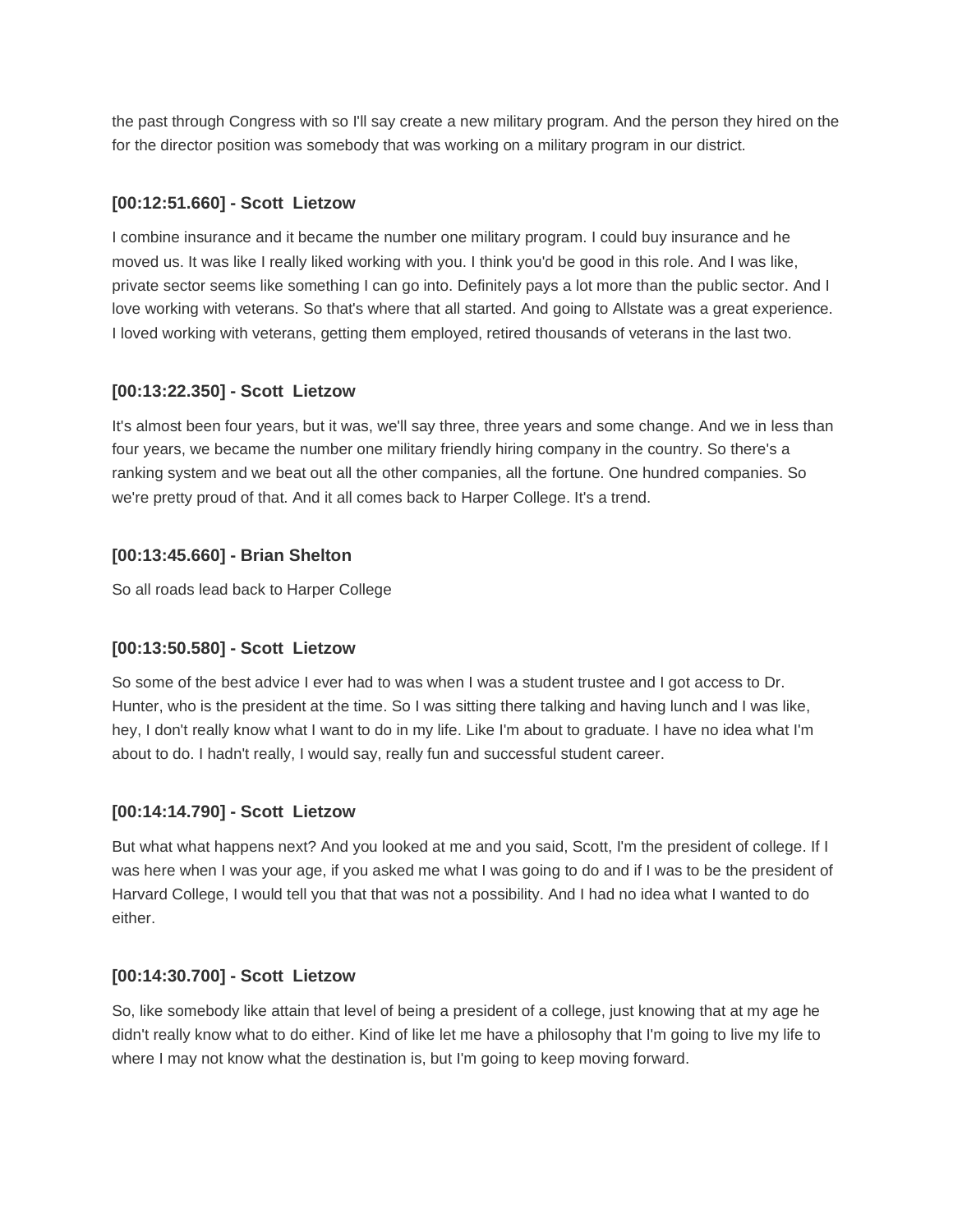#### **[00:14:50.970] - Scott Lietzow**

If opportunity jumps at me, an opportunity comes my way, I'm going to jump at it and take it. And, you know, just because you don't really know. What you're going to do in a year, five years, doesn't mean it's not going to work out if you just are open to opportunities and you just you just go with the flow, like if you see if you have to jump on it. Because you know what? That I'm just going to stay for a while.

### **[00:15:16.040] - Scott Lietzow**

And if you miss out on that, you might have missed out on a whole life changing experience. So, as you mentioned before, it's kind of a big jump from being in grants of college, working on campaigns and then going to all set. But as long as you do what you do and you work hard at it and you get results, people are going to notice. So you might end up at a completely, completely different place than you were five years ago, but you'll be in a better place.

### **[00:15:44.480] - Scott Lietzow**

So if you don't keep moving forward, you always end up in the same place as my philosophy. So. So just keep that's my that's what I do.

### **[00:15:51.890] - Brian Shelton**

Yeah. I'm always telling students, you know, that your degree is important and what you do in school is important. But having actual experience and doing something is much more important to employers and to moving on into doing something with your life than just going to school. So it's not just about taking classes, it's not just about getting the degree. But you've got to actually do something in your field or what you think it is you're going to your field is going to be while you're here.

## **[00:16:17.240] - Scott Lietzow**

It makes a big difference. So. Exactly.

#### **[00:16:20.300] - Brian Shelton**

So you are currently the vice president of all states, veteran engagement team, and you've talked about that quite a quite a bit already. But I'm just curious what. Hmm. I guess maybe why why does a large corporation, like all states, want to put so much effort and energy and money into recruiting veterans into their organization?

#### **[00:16:45.130] - Scott Lietzow**

Well, companies like Allstate want to hire veterans because. Let's start from the beginning. So back a couple of years ago, when I first got into got out of the military, there was no military hiring program.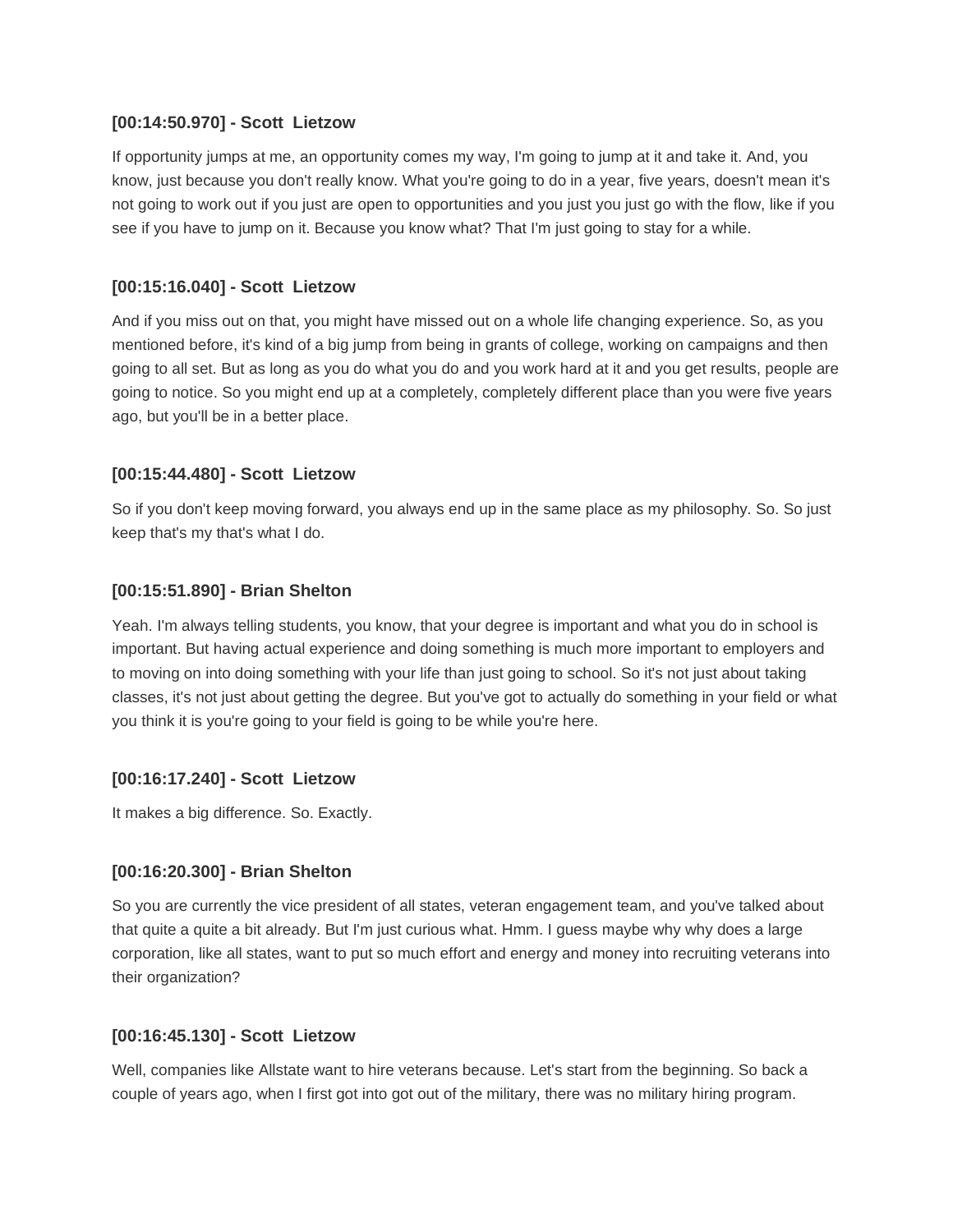#### **[00:16:57.110] - Scott Lietzow**

So it was when I got out, it was. You know, the the the wars were still going on and pretty hard core intense. No one really paid attention and veterans are coming back and veterans unemployment rates were sky high. So then companies started paying together like, you know what? It's the right thing to do is to try to get veterans into our companies. So when they started doing that, they were trying to get veterans in and they realized there was some issues like maybe it wasn't a good fit.

## **[00:17:25.290] - Scott Lietzow**

Like, you know, you can't just give a veteran a job just because they're veterans. Right. You have to find a good fit. So companies started putting together these programs because they wanted to find a good fit and ensure that veterans stay with the company. So I'll say created their military program with that in mind, because not only is hiring veterans the right thing to do, it's the right thing to do for business because veterans perform, they have higher retention rates at companies if they're in the right spot, and also they perform at three percent higher level than their non-veteran peers, according to certain studies.

### **[00:18:02.810] - Scott Lietzow**

So it's the right thing to do for business, and especially Allstate, where its sales have been such that veterans are very good sales because we're mission oriented or goal oriented. We're not going to get we're not going to stop until we hit our goals to become a salesman. We're going to do whatever they can to hit it and not shop. Right. Not shy at all.

#### **[00:18:23.810] - Scott Lietzow**

So and so that's our military veteran hiring program. And then you mentioned the vice president of our engagement team. So our engagement team is like an employee resource group at Allstate. So that is probably one of the best things I'll say put together for like employee retention of veterans. So veterans get to get to come together, talk about their work, and it offers networking opportunities. When you have a company that's a Fortune 100 company, there's thousands of people that are working there.

## **[00:18:56.240] - Scott Lietzow**

So not only they're giving veterans the chance to come in and say to give veterans and network, which gives you access to other opportunities of the company, and you wouldn't think that's great.

#### **[00:19:08.450] - Brian Shelton**

You recently organized a big event in Arlington Heights in your community called The Night Out. And you did that to help the restaurants and businesses in the area gain some business during this pandemic time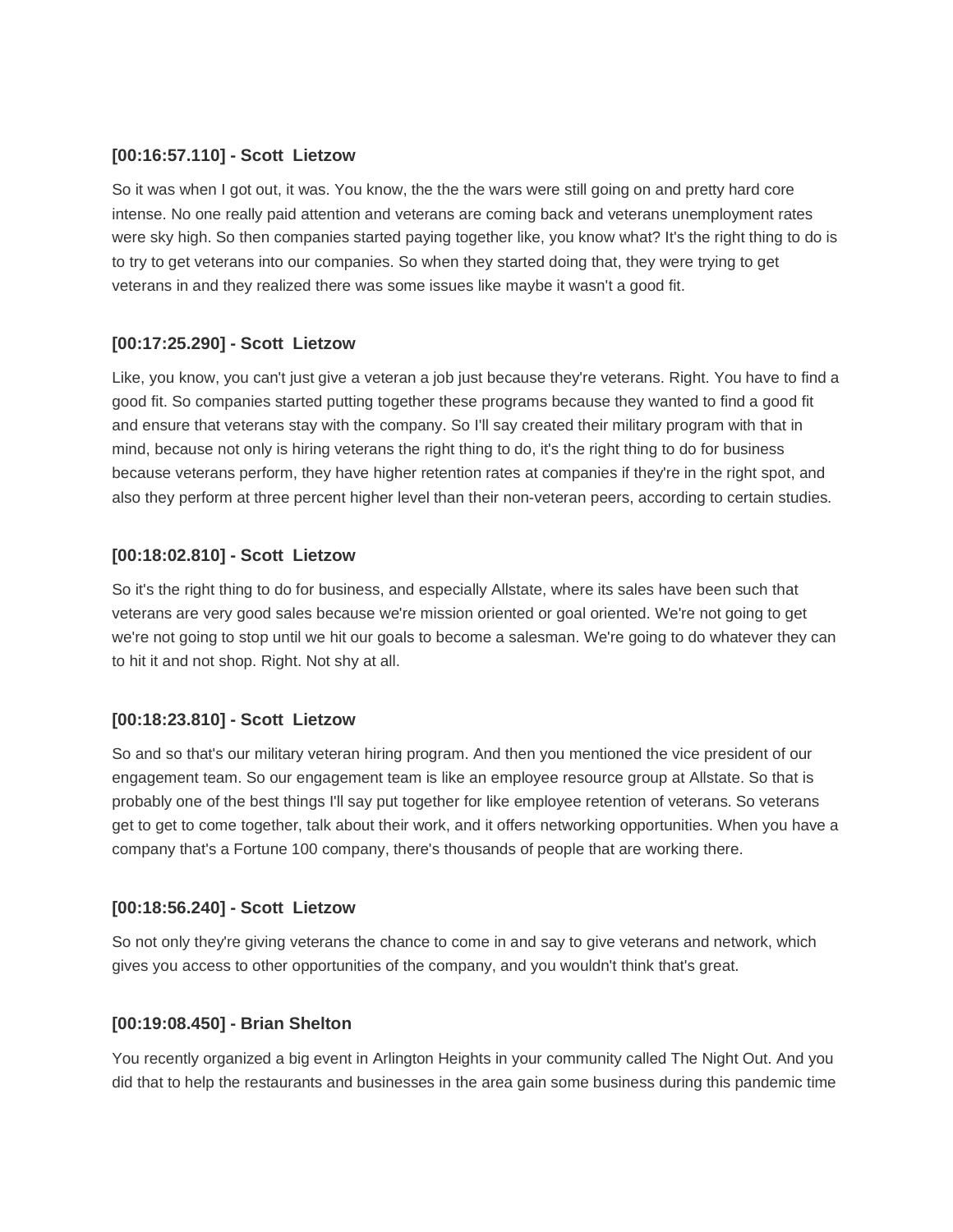that we're talking about. Can you tell me about that a little bit? How did you get involved with what was the the motivation there?

### **[00:19:26.630] - Brian Shelton**

Yes. So I was sitting me and my wife was sitting here. We have a we have a newborn baby, so we just couldn't really go out anyway. And when the pandemic hit.

### **[00:19:37.230] - Scott Lietzow**

But I was sitting there with a newborn. Yes.

### **[00:19:41.180] - Scott Lietzow**

So. But when I was like Arlington Heights, I moved to Arlington Heights because it's such a great place to raise a family and a lot of the appeal of Arlington Heights is the downtown area where we have tons of vibrant restaurants. You know, it's not like your typical suburb where, you know, not knocking Chili's or anything like that, where you have Chili's to hover. It's like tons of restaurants. You go to the next restaurants, they have Asian restaurants, they have Italian restaurants, and they're all mom and pop stores.

### **[00:20:14.930] - Scott Lietzow**

Right. So they're not these big brand, big corporate entities. So they need help. And part of the appeal of the downtown is those restaurants. So I was looking at I'm like, if nobody can go out to eat. How are these restaurants going to survive at these restaurants don't survive that will affect the community as a whole. So I would think we need to help these guys out. So I worked with my friend Harris on getting together with a couple of restaurants.

#### **[00:20:43.570] - Scott Lietzow**

We try to reach out as many restaurants we possibly could just to let them know about it. We don't want them to have thousands of orders come in. They weren't ready for it because that would be bad, too. So we put together a Facebook group and an invitation and kind of got up to like seven hundred people in the community that would just say, hey, we're interested to do a national I mean, on a night out, we all order out food.

#### **[00:21:08.650] - Scott Lietzow**

And so it was a very successful event. Like the restaurants were slammed with business that night. And I was just really.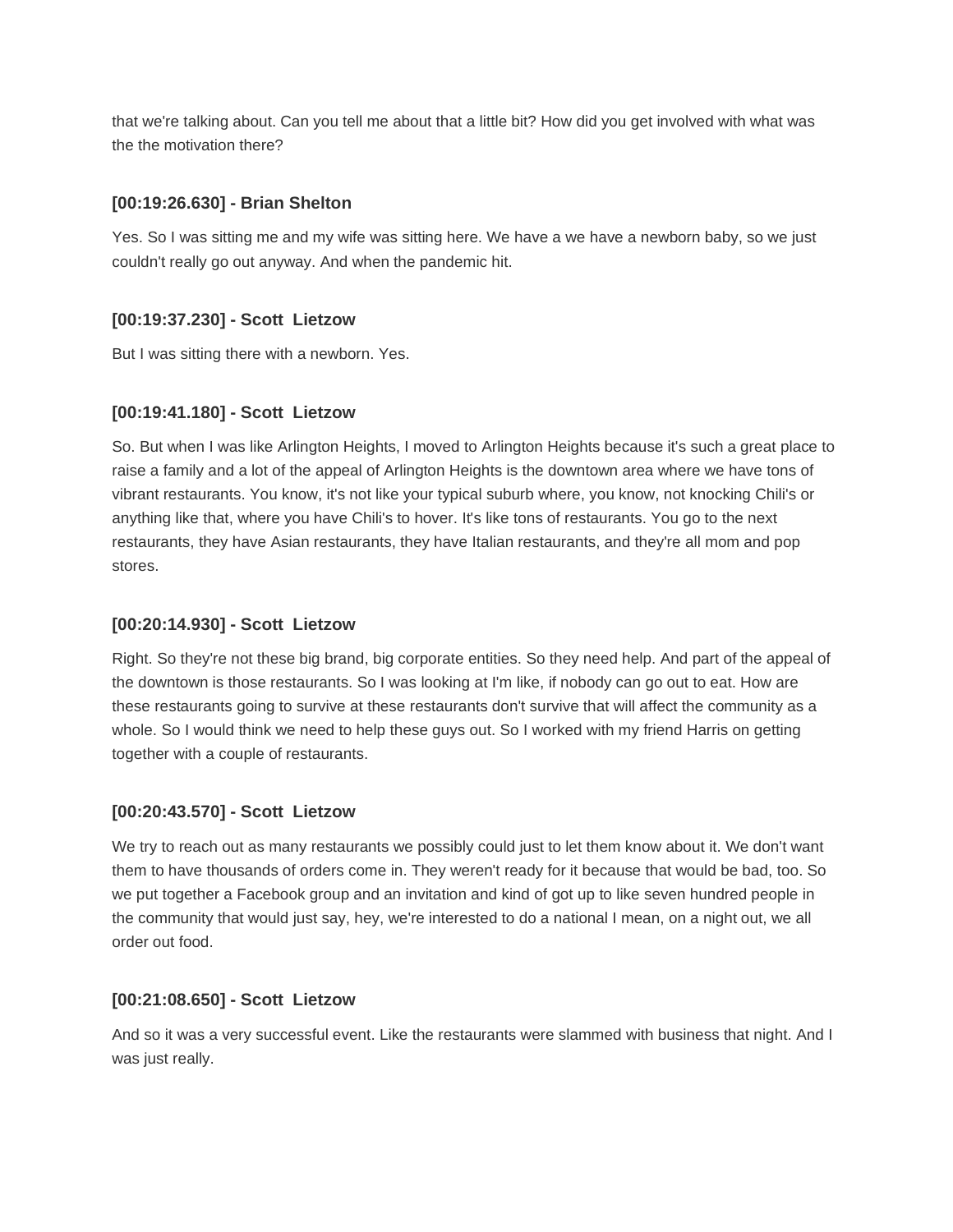### **[00:21:19.540] - Scott Lietzow**

They loved it.

## **[00:21:20.440] - Scott Lietzow**

A lot of the restaurant owners were like, thank you for doing that. We really appreciate it. And it's just something that, you know, we can do. I think, you know, when times get hard, like there's a lot of there's a lot of division in the country right now. But when times get hard and we have you know, we have an issue in the community and shows that, you know, people can come together and do things nice to benefit each other because, I mean, at the end of the day, we're all we're all in this together.

## **[00:21:47.830] - Scott Lietzow**

And that's one of the the greatest things about that event is to see the community come together and, you know, support the restaurants to make sure that our community can stay afloat after covid-19 restrictions go.

# **[00:22:03.160] - Brian Shelton**

Yeah, I think I worked in restaurants all through college and that sort of thing with culinary school for a little while and all that. I don't think that people realize how much of the local economy is tied to restaurants. You have so many people working there from all the way from the dishwashers to the people who deliver the produce. Right. And in the meat and that sort of thing. I mean, it's a very interconnected system and our economy really depends on it in a way that most people don't quite understand.

# **[00:22:31.300] - Brian Shelton**

So it's really cool. That's really awesome that you organize. I think that's fantastic.

## **[00:22:35.740] - Scott Lietzow**

Thank you.

## **[00:22:37.270] - Brian Shelton**

You are working on your MBA now. Yeah. Yes. And so I was just kind of curious two things. One, what's the end goal there? And the other is now I went to graduate school, so I know what it's like. So but could you tell our students, you know, how does going to graduate school compare with going to Harper College?

## **[00:22:57.350] - Scott Lietzow**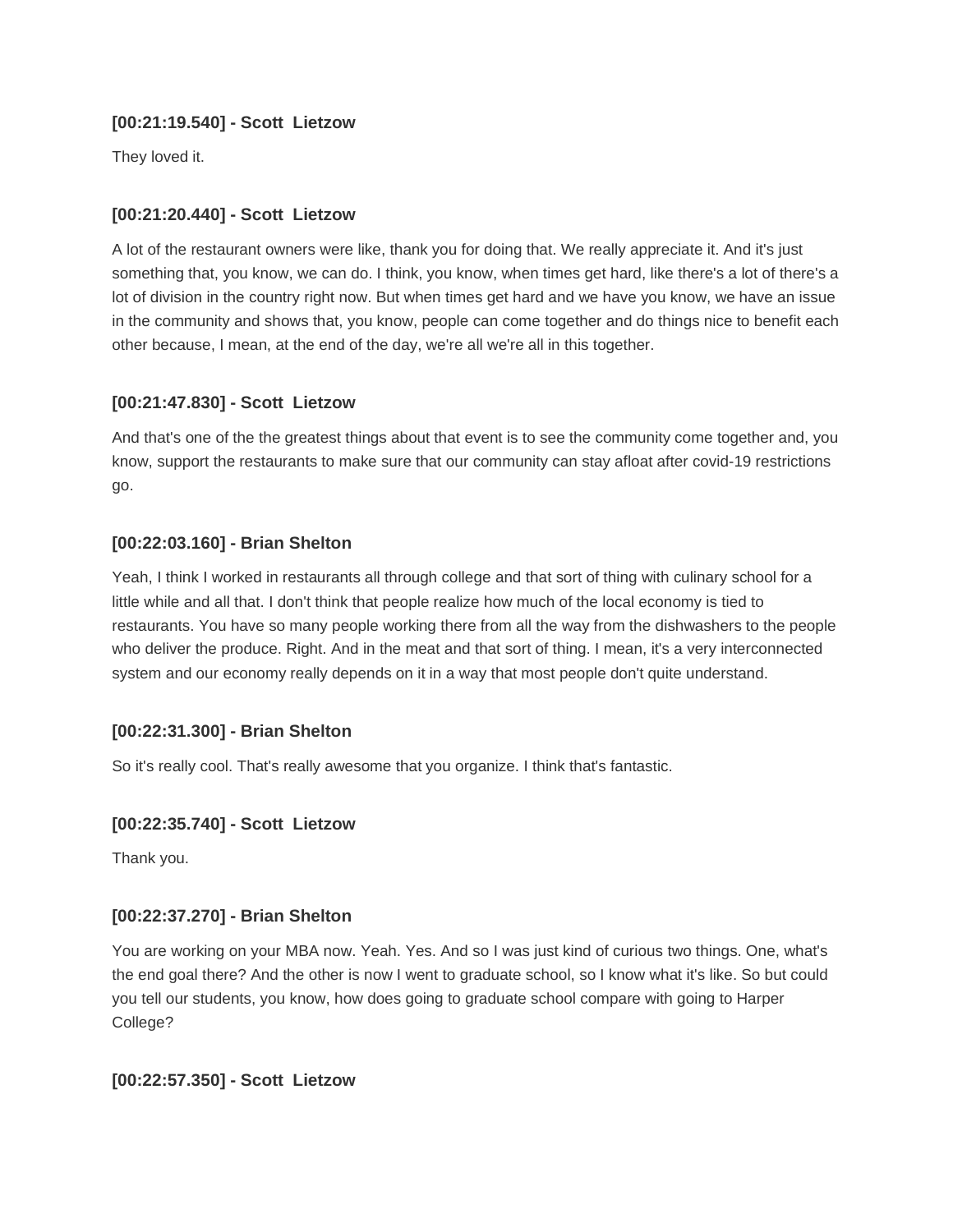So, I mean, Harper College will prepare you for a lot of your future endeavors, that's for sure. So graduate school. So I'm going to University, Illinois Urbana Champaign MBA program, which is online now. So that's like if you're working full time, go to school. That is crucial because I don't know, it's hard. You work all day. You don't want to have to travel to school and come back. So all is online now.

### **[00:23:28.420] - Scott Lietzow**

And they moved their whole MBA program online. So it worked out for me to go there because for two reasons. One, our military veteran and I already used up on the GI Bill and Harper and then my you know, and I got my four year bachelor's degree. But I don't know if you're a veteran of veterans. Check this out. You can go to any state school in Illinois. If you are originally from Illinois. When you signed up and you come back after military, you got any state school for free through the only veterans grant.

## **[00:24:02.710] - Scott Lietzow**

So I was like, hey, I want to get my MBA. And I applied to all the other schools too. But I was like, hey, free is free in Illinois. It's a really good school. Right?

## **[00:24:12.610] - Brian Shelton**

So, yes, free is free!

## **[00:24:17.050] - Scott Lietzow**

So I was I'm going to get my MBA. Illinois is a great school to get from. I'm going to go here and it's online. I was like, I need an online program in Illinois. It provided for me. I love it. I love it's it's very challenging. A lot of the stuff you learn as long as you like, kind of learn the basic study habits and you kind of wonder in high school, I mean, in Harper, if you use the basic study, applications you learned there and what you used to be successful in classes there, you should be fine.

#### **[00:24:46.090] - Scott Lietzow**

But it's a lot more work intensive, especially when you're you're going to, you know, work during the day and then come back tired after work at night. But I recommend, I think, one of the biggest benefits to me about going to the graduate program. And I think a lot of people don't really consider this when they think of going to a graduate program is having work experience before you go, because working in a company, you take a lot of the experience you had from that and you can use it to your graduate program.

#### **[00:25:17.950] - Scott Lietzow**

And that coming from a recruiting standpoint, since I was in military recruiting, that helps out a lot, too. I mean, if you have. If you have experience working in that business degree, it goes a lot farther than just going straight into your your program and coming out with no work experience at all.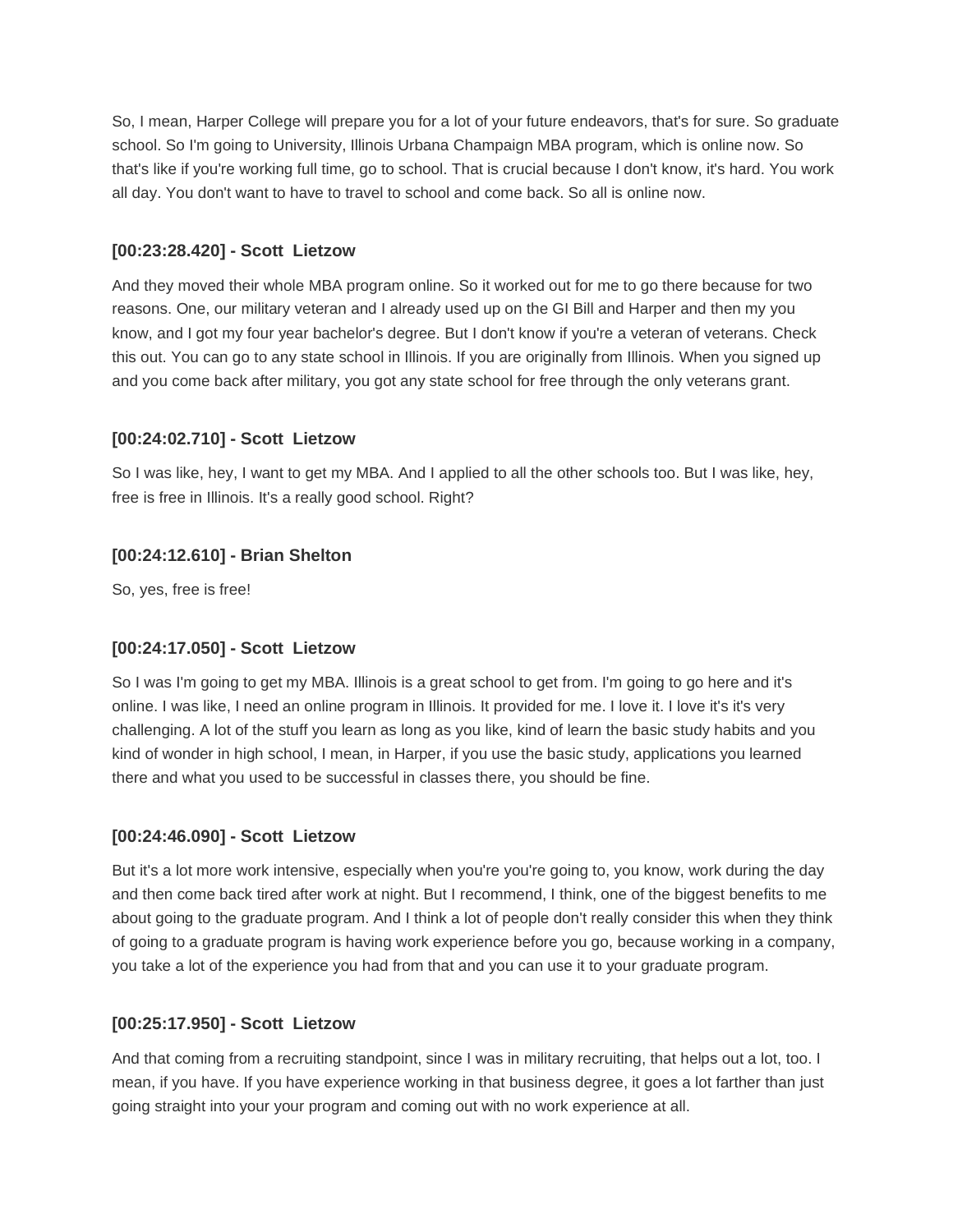#### **[00:25:38.210] - Brian Shelton**

Yeah, absolutely. I'm speaking of school and work experience and all that sort of thing. You know, there might be some Harper students, current Harper students who are listening to this. What advice would you give them while they're in school? What should they be doing? And then about starting their early career?

### **[00:25:55.190] - Scott Lietzow**

I think some of the most important things are is, first off, get involved in Harper. I know that some students may not even know about some of the student activities. To have a go and look for those, there is going to be groups that will give you your experience and the things that will help you out. I mean, it's not going to be direct work experience, but there's life skills that you'll learn from being in those groups that will help you and help you get into jobs.

### **[00:26:21.650] - Scott Lietzow**

Also, if you do have an interest in a certain career, this is something that I wish I had known as the Harper College. You start researching those careers, finding out it's a lot harder to do during covid-19 because there's no physical meet ups anymore. But when the restrictions do pass bigger, I figure out who's in those careers, who you want to learn from, like reach out to. Hey, I'm going into this career. You tell me what you like about it, what you don't like about it.

## **[00:26:52.340] - Scott Lietzow**

You'll find out a lot of good things. Networking is crucial. So you find out if you like the job and find out if you don't like the job. Also build connections and people people want to help young people and they want to feel like they're making a difference. So don't be afraid to ask somebody who's already in a career field, you know, for advice or just sit down and talk. They will talk to you. The worst they could say is no.

#### **[00:27:19.370] - Scott Lietzow**

So many things that somebody else tells me no

## **[00:27:22.430] - Brian Shelton**

I tell students that all the time, the worst somebody can say is no and then you move on.

#### **[00:27:25.330] - Scott Lietzow**

yeah. So just reach out to those people. And some people actually might end up being your mentor and, you know, and use that to your advantage.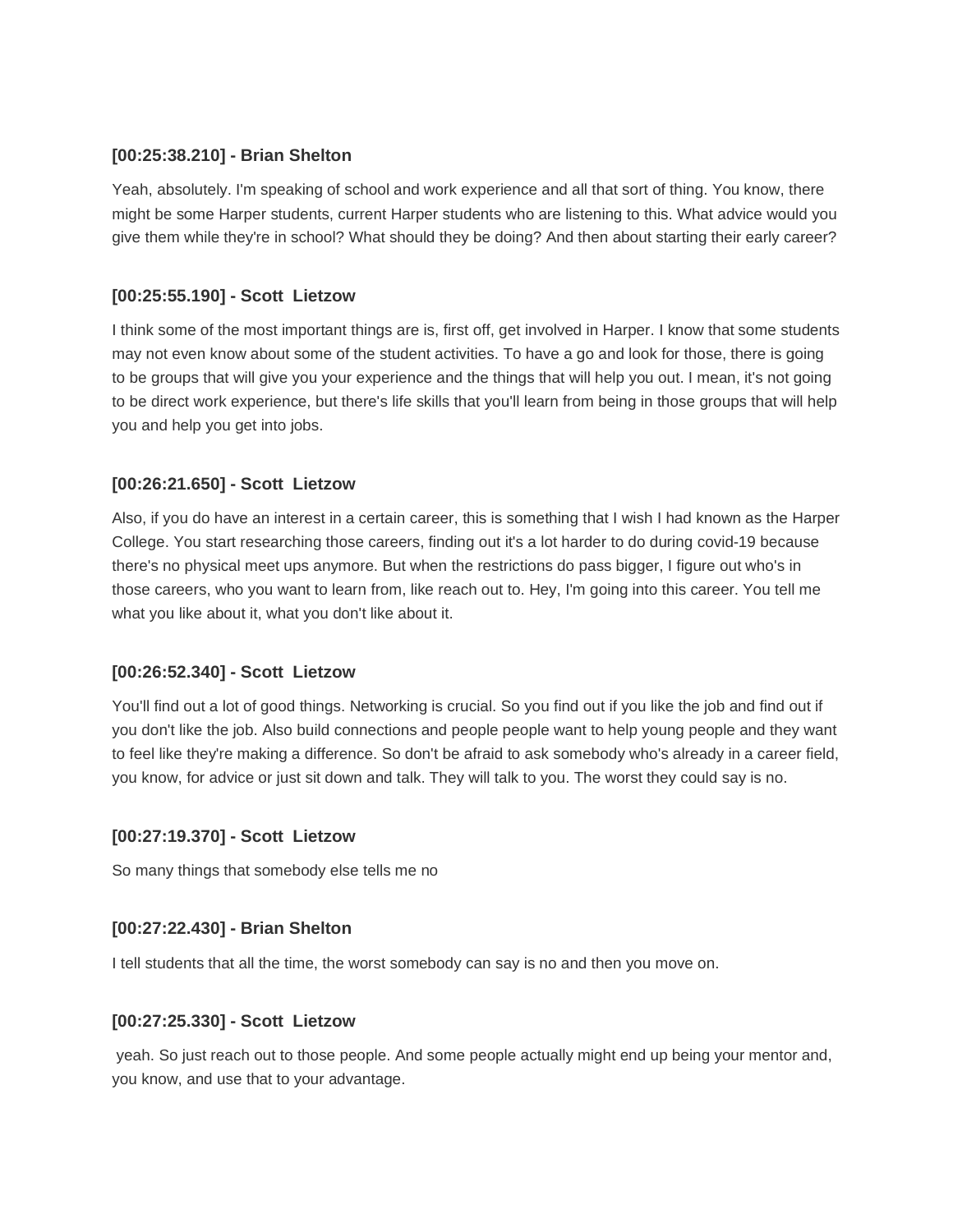#### **[00:27:34.800] - Brian Shelton**

I think now actually, you know, you see the physical meet up is a problem. I think now it might be even easier to get people to chat with you because you can contact someone and say, hey, I'm a student at college. I'm thinking about exploring this field. Can we do a quick zoom chat, you know, at lunchtime today? And I think people are more willing to do that. And yeah, I think it's a lot easier to to contact people who you wouldn't normally, you know, geographically be able to meet up with to because everyone has become so accustomed to doing all this web conferencing stuff.

## **[00:28:01.670] - Scott Lietzow**

Right.

## **[00:28:01.880] - Brian Shelton**

It's it's so different. Yes. Yeah. Yeah. So you were recently named the outstanding recent alumni at Harper College. What does that mean to you? That had to that had to be cool, right? When they told you that that had to be.

#### **[00:28:16.280] - Scott Lietzow**

Yeah, that that was really cool. I love Harper College. I it's one of the. It had a profound impact on my life, so when they told me I got the award, I was pretty excited about it because I mean, like I said, I attribute a lot of the things I've done in my career goes back to Harper. So and I found out about it. I was pretty excited. And I'm always willing to give back to Harper College.

#### **[00:28:45.890] - Scott Lietzow**

And I'm always willing, hopefully, to be an example for students. And you know that Harper College is a great place. Harper has you know, I know that Harper has a stigma sometimes that comes on like, oh, it's not for your school and all that stuff, but it really is a place I'll set you up for success.

#### **[00:29:04.010] - Scott Lietzow**

And if you just

#### **[00:29:05.510] - Brian Shelton**

So many students really have to get over that, right?

#### **[00:29:07.580] - Scott Lietzow**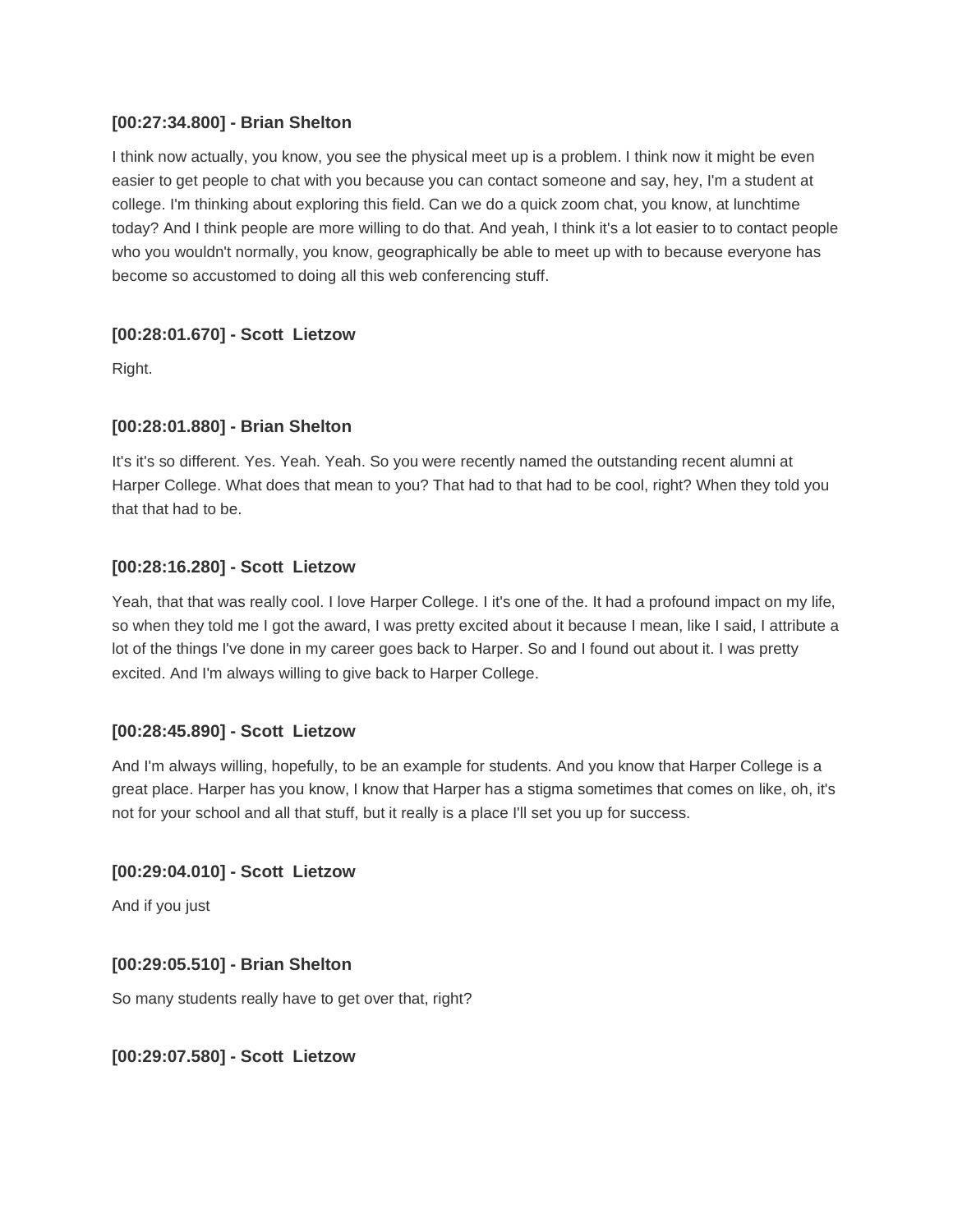Yeah. I mean, it's it provides opportunities to so many people, like, for example, especially during covid-19 years. Right. If you can't even go to a four year school on campus right now, why would you spend all that money? You go to Harper College and get a very good education, you know, and and you will the quality of the quality of learning is great.

#### **[00:29:33.230] - Scott Lietzow**

And if you get involved, the community is even better.

### **[00:29:37.220] - Scott Lietzow**

I have some really good friends that I met at Harper and, you know, they changed my life. And some of them are still friends to this day. So get get get involved. And, you know, that's why I love this this award so much, because it just reminds me of all the happy times. I was it was fun.

### **[00:29:57.500] - Brian Shelton**

That's great.

#### **[00:29:58.220] - Brian Shelton**

Scott, thanks so much for talking with us today and look forward to chatting with you some more at another date. OK, good luck on your MBA.

#### **[00:30:06.950] - Scott Lietzow**

Thank you.

#### **[00:30:07.580] - Brian Shelton**

Yeah, that's going to be rough, right? Yeah. Yeah.

#### **[00:30:11.270] - Scott Lietzow**

One year left. So hopefully, hopefully, hopefully it's easy.

#### **[00:30:15.890] - Brian Shelton**

One one year, one year to go. All right. Take care, Scott.

#### **[00:30:18.980] - Scott Lietzow**

All right. You have a great day.